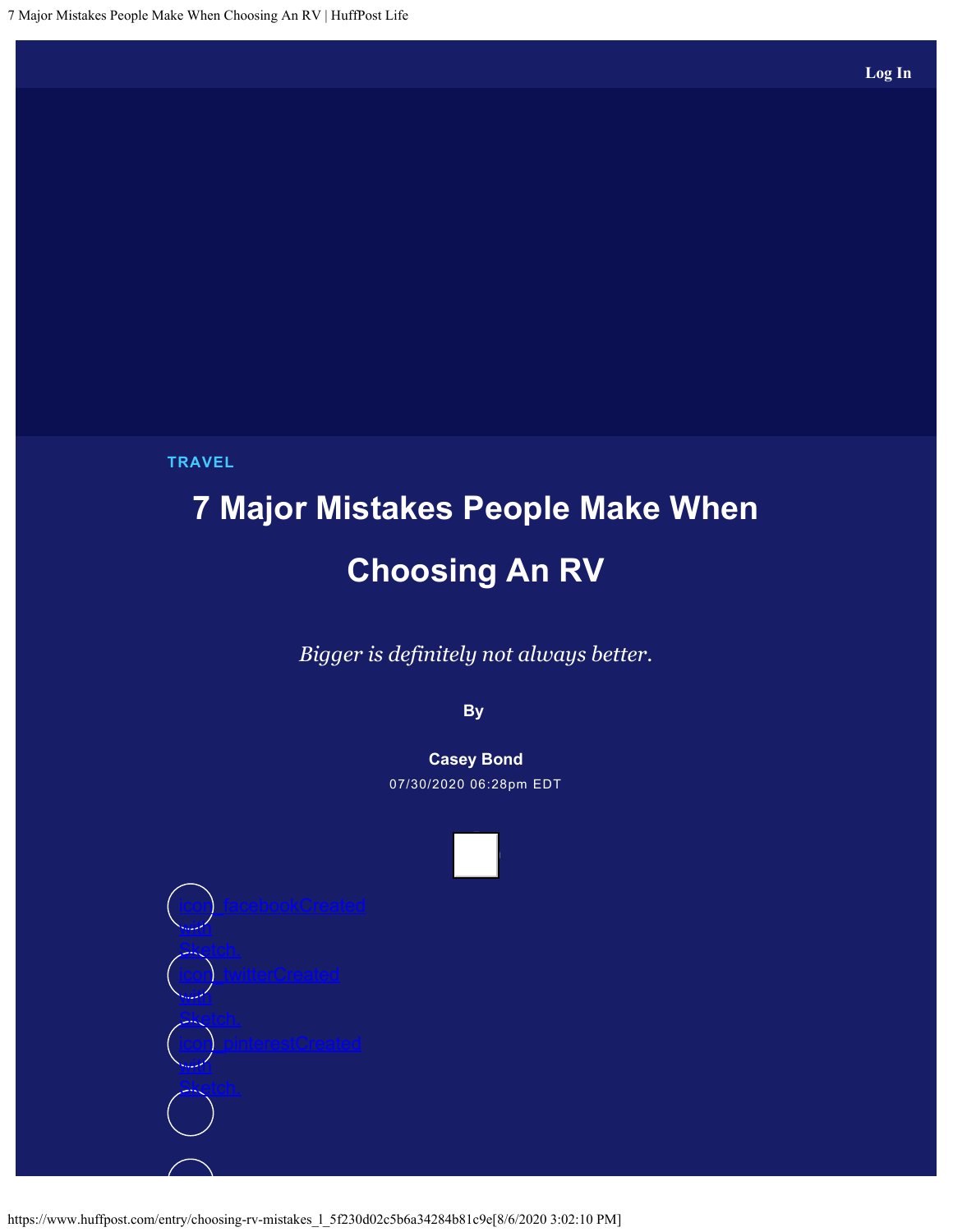

If the [coronavirus](https://www.huffpost.com/news/topic/coronavirus) has you going stir-crazy, there's a good chance you've thought about [renting or buying an RV](https://www.huffpost.com/entry/rent-buy-rv-road-trip-tips_l_5ef68ba3c5b6acab2841c498) and taking a [road trip](https://www.huffpost.com/life/topic/road-trips). After all, an RV allows you to travel without exposing yourself to germy airports and hotels.

You wouldn't be the only person to come up with that idea. In May, peerto-peer rental service **RVshare** saw a 650% spike in bookings since the beginning of April.

But if you're a first-time RV driver, there can be a steep learning curve to overcome. Before you hit the open road, make sure you don't make one of these major first-timer mistakes.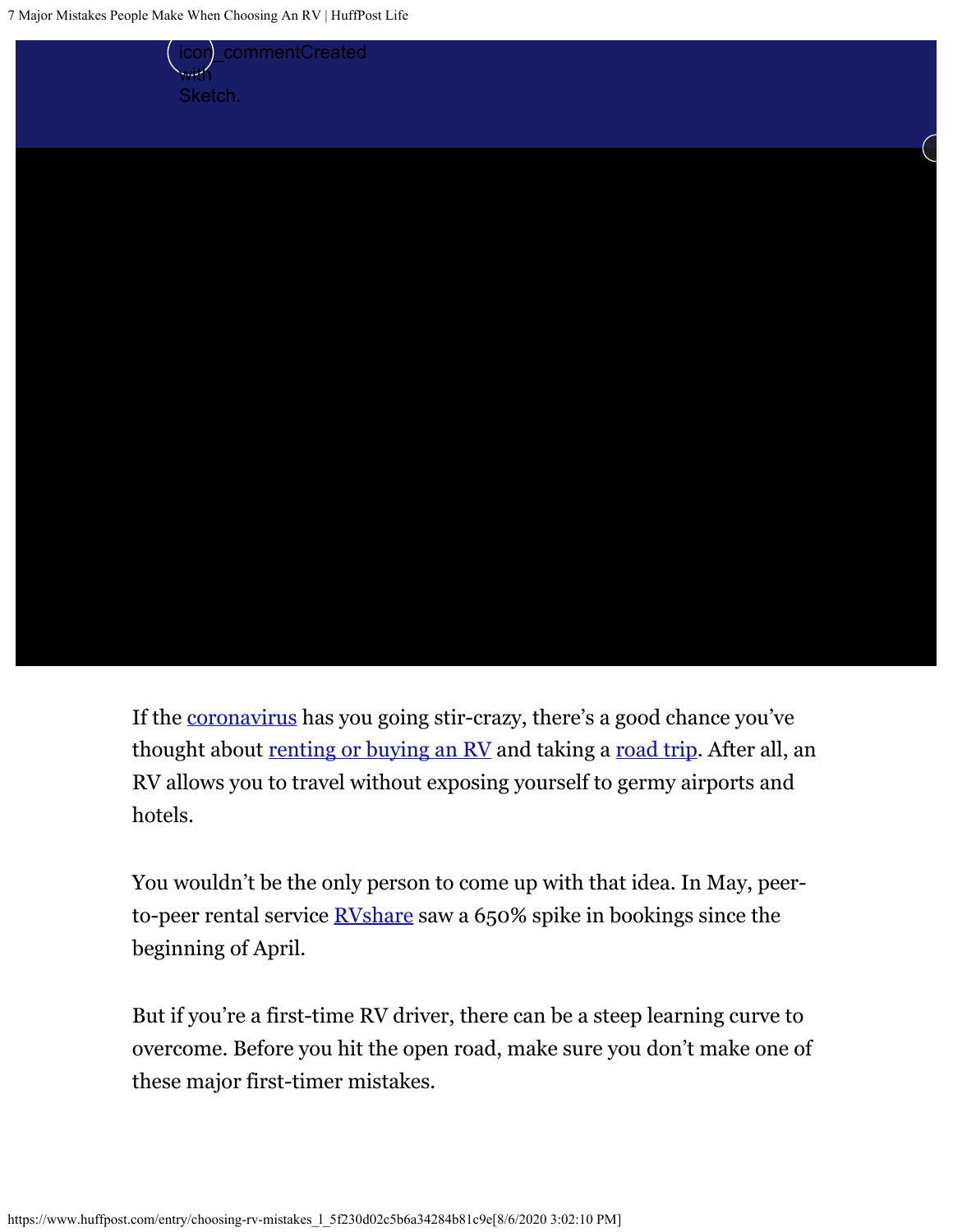#### **1. Believing bigger is better**

Considering that you'll be spending a good amount of time in your RV, you want to be comfortable. Choosing something too small will make traveling feel claustrophobic. But that doesn't mean you should buy the biggest RV you can.

## **AN ESSENTIAL DAILY GUIDE TO ACHIEVING THE GOOD LIFE**

Subscribe to our lifestyle email.

| address@email.com SUBSCRIBE |
|-----------------------------|
|-----------------------------|

"The mistake I made was thinking I needed more space than we actually needed," said Angela M. DiLoreto, who travels nearly full time in her travel trailer and blogs with her husband at [Fitting in Adventure](http://www.fittinginadventure.com/). "People compare the space to their houses; we spend a lot of time in the four walls of our home but little time inside the walls of an RV." However, she said, the RV experience is about what happens outside those walls.

A smaller vehicle will be easier to drive and park, as well as faster to set up and tear down. Plus, many national parks have length restrictions for camping, so keep this in mind when choosing the size of your RV.

### **2. Buying brand spanking new**

If you're buying your RV, it might be tempting to lean toward the security of buying brand new. After all, new cars are in great shape and ready to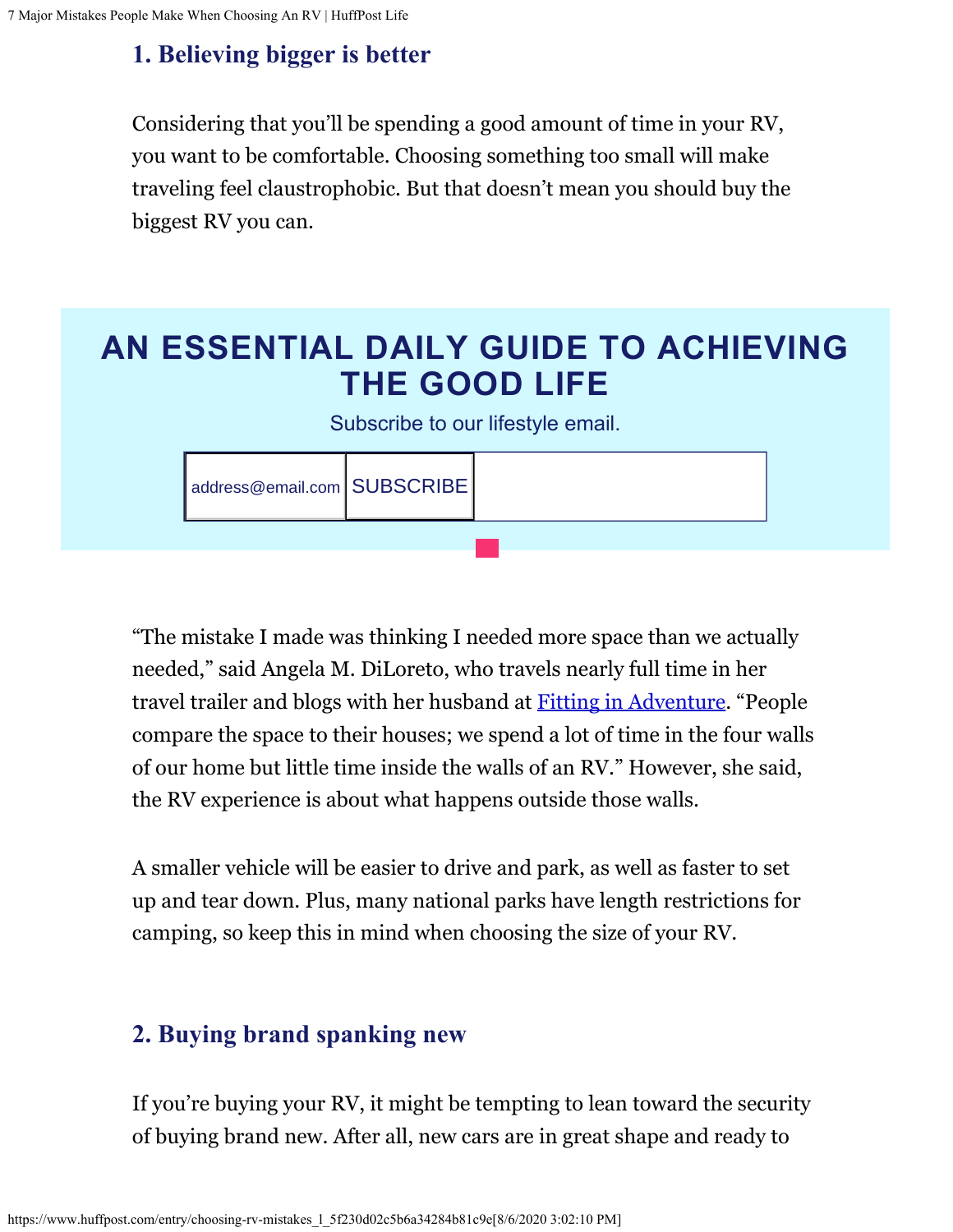roll, so you might presume RVs are, too.

"This isn't true in RVing, unfortunately," said Georgianne Austin, communications director for [Escapees RV Club](https://www.escapees.com/). Common advice shared in RVing circles, she said, is that it's best to buy an RV that's at least two years old. "The idea behind this is to let someone else deal with the freshoff-the-lot issues, such as interior construction problems, chassis problems, etc., which surface during the first real ride with the RV." This is often referred to as the "shakedown" trip.

By purchasing a used RV, someone else has already dealt with those issues that arise with the first few trips and has hopefully had them fixed by the time you take over.

#### **3. Failing to check the carrying capacity**

Because RVs are big, you might think that they can easily haul whatever you can fit inside. And you might believe that the bigger the RV, the more it can tow. Those are misconceptions that can cost you, said Kimberly Button, co-editor of [Couch Potato Camping](http://couchpotatocamping.com/). "All RVs are different, based on their designs, but they are only designed to safely carry a certain amount of weight, which is known as gross cargo carrying capacity."

Cargo carrying capacities can range from just a few hundred pounds to several thousand pounds. Either way, that limit includes personal items (shoes, clothing, sports gear, etc.), food, water (including fresh, gray and black tanks), updates or additions to the RV (solar panels, TVs, etc.) and passengers.

Button warned that carrying more than that capacity could damage your RV or trailer, tow vehicle or both. "It is extremely important for RV buyers to consider how they are going to camp and how many people they will be bringing."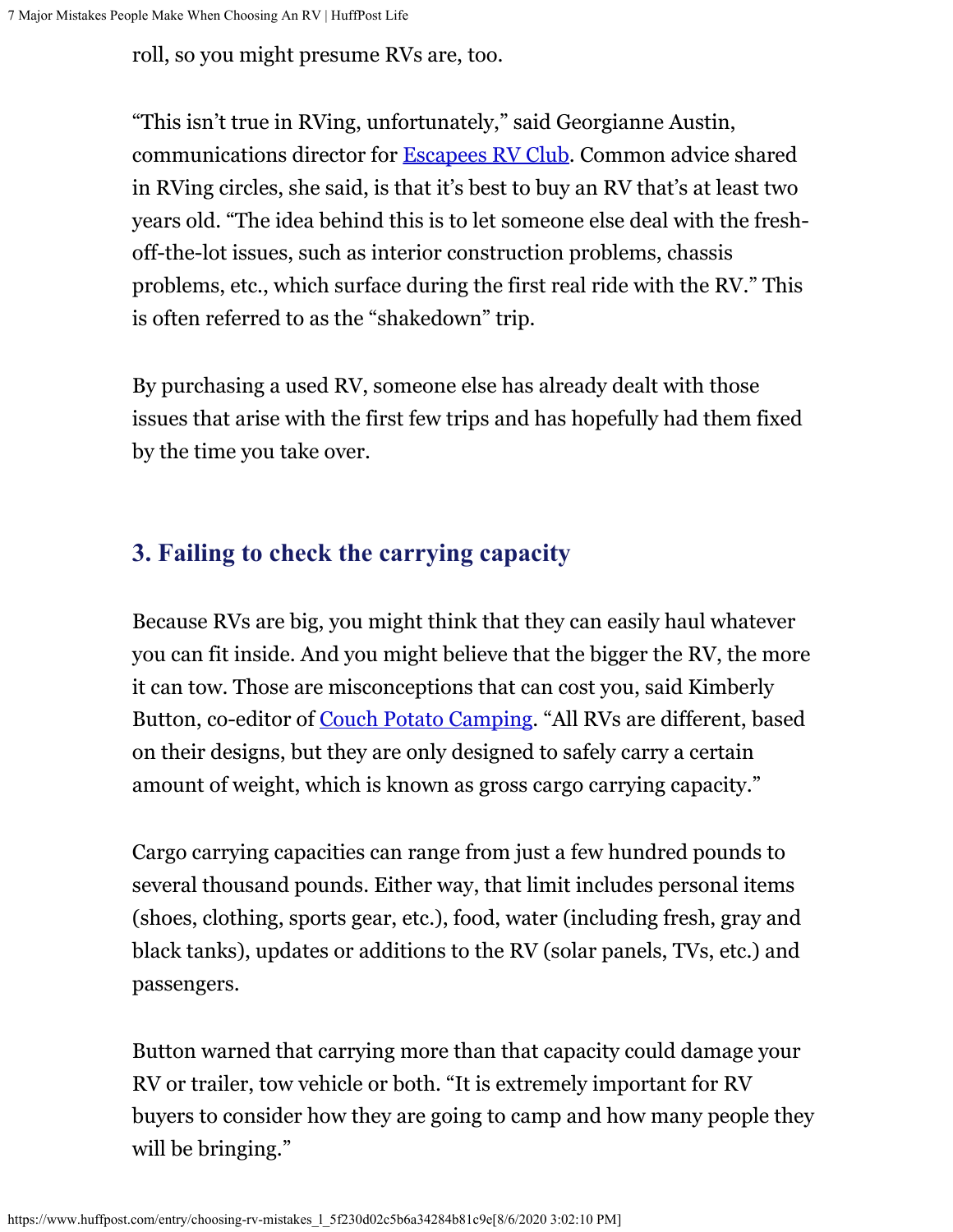#### **4. Not considering what your tow vehicle can handle**

Another mistake, specifically for those looking at travel trailers, is purchasing a camper too heavy for the towing capacity of their vehicle, according to Rosanna T. Mitchell, founder of outdoor family adventure site [A Pragmatic Lens](https://apragmaticlens.com/). "Horror stories abound of RV dealers and sales associates assuring customers that their vehicle is able to tow a camper weighing thousands of pounds only to realize later they need a new towing vehicle, or worse, get in an accident," she said.

If you plan to buy a trailer, be sure that your existing vehicle is equipped to tow the weight. If not, you may need to budget for a new towing vehicle or consider a different type of RV.

### **5. Traveling with too many aftermarket modifications**

Especially with the explosion of the ["van life](https://www.instagram.com/explore/tags/vanlifecommunity/)" movement, many RV owners are making aftermarket modifications to their vehicles to make them more livable and aesthetically pleasing.

However, you should be wary of purchasing an RV with modifications such as high roofs or different passenger and driver seats, said [Tina](https://injuryattorneyflorida.com/) [Willis,](https://injuryattorneyflorida.com/) a personal injury attorney in Orlando, Florida, who's owned an RV for about five years.

"The reason is that these aftermarket changes very often aren't nearly as safe as those tested and engineered by the original vehicle manufacturer," she said. For example, removing the original roof from a van and adding a new high top eliminates the metal support beams that surround the occupants. Plus, many extended vans already have a higher rollover risk, and making them taller adds to that risk.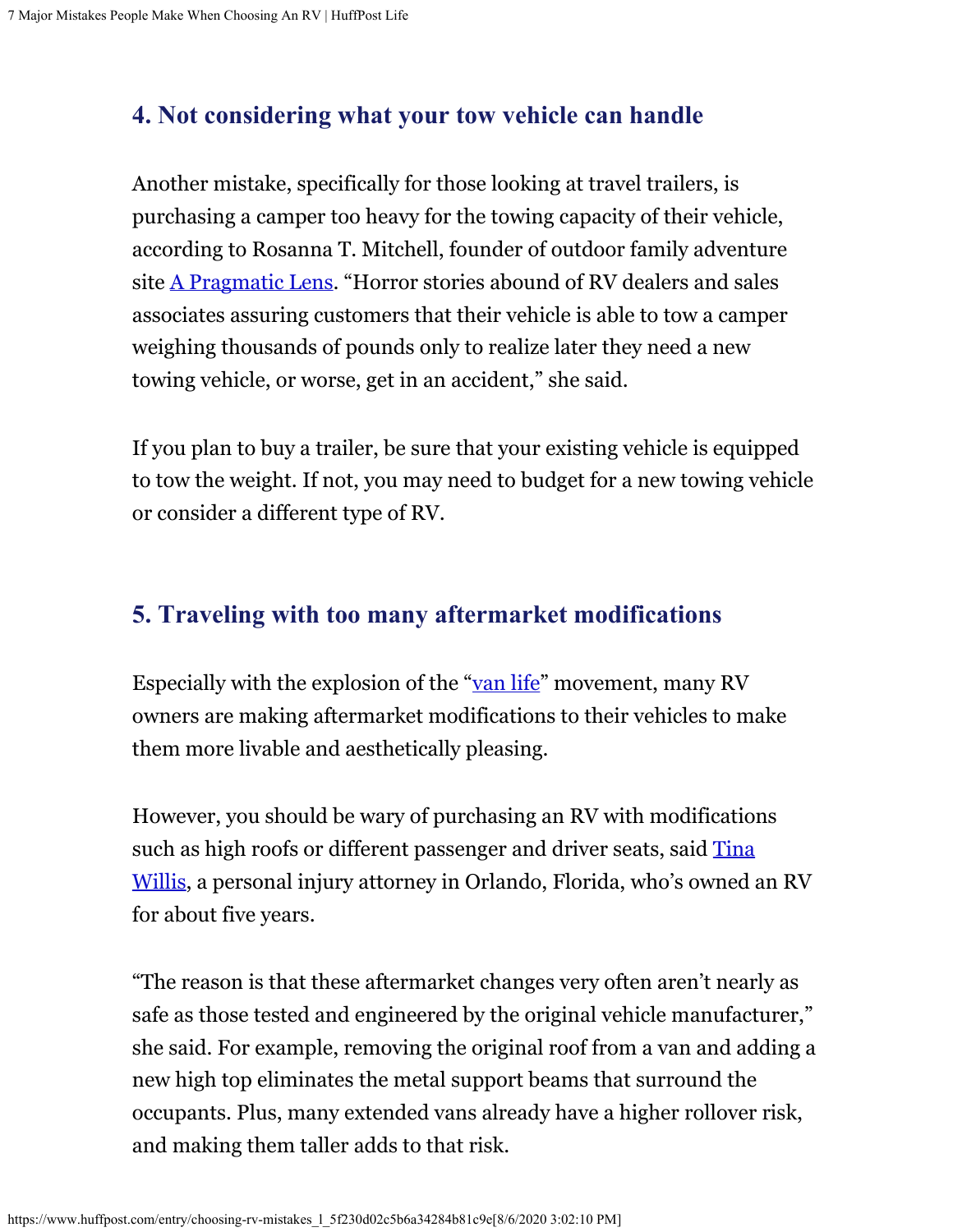It can be tempting to buy something that looks like it drove right off an influencer's Instagram feed, but safety should be the priority when choosing a vehicle.

#### **6. Picking a poor floor plan**

Rae Miller, blogger at the [Getaway Couple](https://www.getawaycouple.com/), said it's important for firsttime renters or buyers to really think about the floor plan they want. For instance, are you a family that needs separate areas for the kids? Are you bringing any large toys along? Do you like the open concept or do you want distinct living areas?

Some newer RV models also have retractable slides that will affect how accessible the interior is while driving. "The number one question we tell first-time buyers to ask themselves is: Can you access the bedroom, bathroom and fridge with the slides in? You'd be surprised how many times you'll want to access these areas with the slides retracted when traveling, so make sure they aren't blocked," Miller said.

#### **7. Assuming you'll get it perfect the first time**

[Becca Borawski Jenkins,](https://financebuzz.com/authors/becca-borawski-jenkins) a senior editor at FinanceBuzz who's been a fulltime RVer for over three years, said she knows few people who are still driving the first RV they purchased. "Most are on their second or third, and some have gone through even more than that."

Why? It takes time and experience to truly understand what you want and need in an RV. And that's OK. Jenkins said realizing you won't buy the perfect RV the first time is a good thing, as it relieves some of the pressure when choosing a vehicle to invest in. "You'll probably buy one that turns out to be too big or too small or doesn't feature an amenity you later